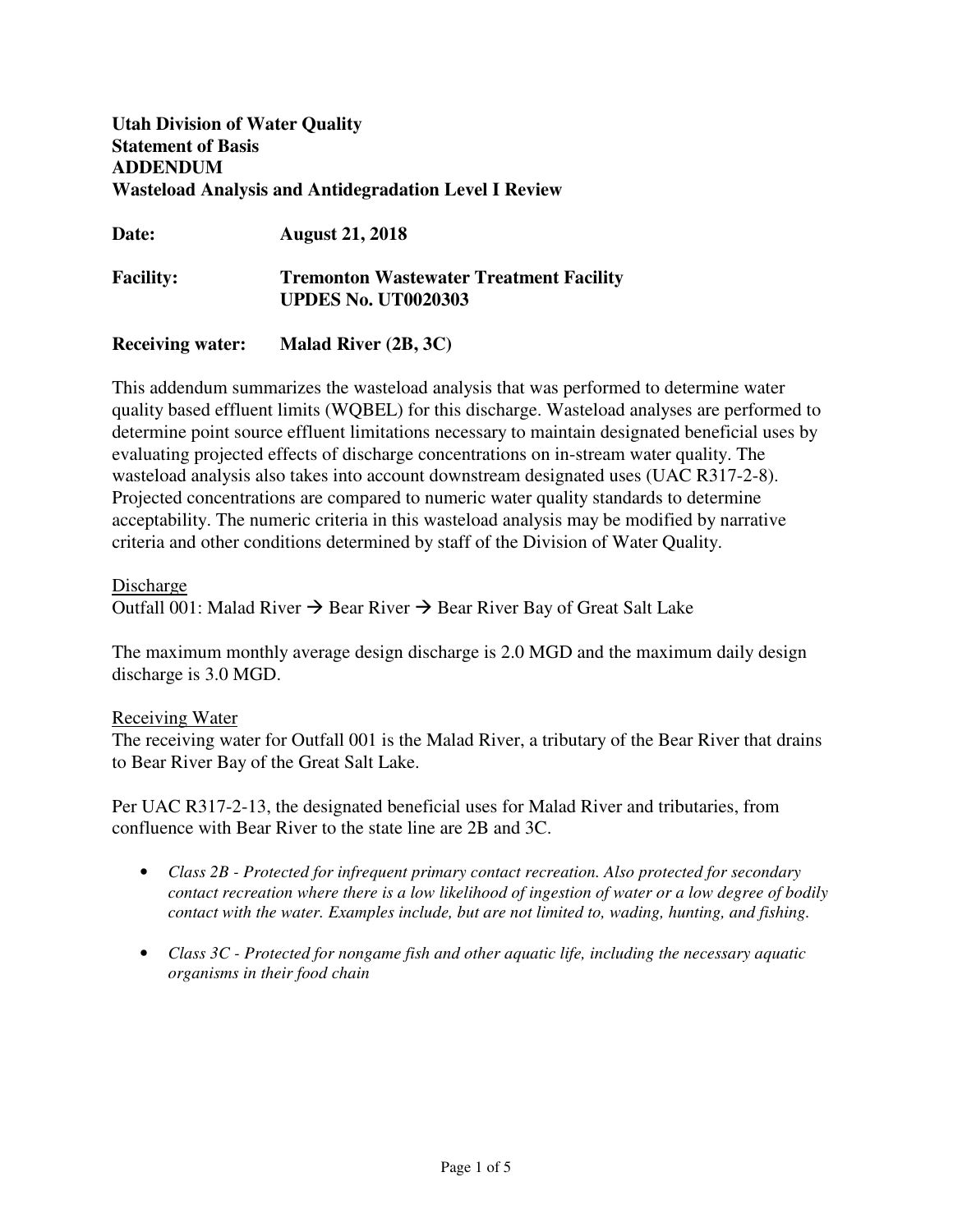## **Utah Division of Water Quality Wasteload Analysis Tremonton Wastewater Treatment Plant, Tremonton, UT UPDES No. UT0020303**

Typically, the critical flow for the wasteload analysis is considered the lowest stream flow for seven consecutive days with a ten year return frequency (7Q10). Due to a lack of flow records for the Malad River in Tremonton, the  $20<sup>th</sup>$  percentile of flow measurements at monitoring location 4902720 Malad River above Tremonton WWTP from 2005-2015 was calculated to estimate seasonal critical low flow (Table 1).

# **Table 1: Malad River critical low flow**

| Season | Flow (cfs) |
|--------|------------|
| Summer | 35.7       |
| Fall   | 37.0       |
| Winter | 53.1       |
| Spring | 42.1       |

# TMDL

Due to insufficient data, the Malad River was not assessed in the 2016 Integrated Report (DWQ).

The downstream receiving water, Bear River from Great Salt Lake to Malad River, was listed as impaired on the 2016 303(d) list for dissolved oxygen, total dissolved solids, and benthic macroinvertebrates. Refer to the memorandum (Allred, August 20, 2018)(DWQ-2018-009170) for the status of the TMDL addressing the dissolved oxygen impairment.

# Mixing Zone

Per UAC R317-2-5, the maximum allowable mixing zone is 15 minutes of travel time for acute conditions, not to exceed 50% of stream width, and 2,500 feet for chronic conditions. Water quality standards must be met at the end of the mixing zone.

Based on field observations of specific conductivity laterally across the cross-section, the discharge was determined to be fully mixed approximately 150 meters downstream of the discharge point. Therefore, the allowable mixing zone is 150 meters.

# Parameters of Concern

The potential parameters of concern identified for the discharge/receiving water were total suspended solids (TSS), dissolved oxygen (DO), BOD<sub>5</sub>, total phosphorus (TP), total nitrogen (TN), total ammonia (NH3), and pH as determined in consultation with the UPDES Permit Writer.

# Water Quality Modeling

A QUAL2Kw model of the receiving water was built and calibrated to synoptic survey data collected in August of 2011 by DWQ staff using standard operating procedures (DWQ 2012). The model was augmented with hydraulic data collected by Utah State University, under contract with DWO, in the summer of 2010. The model extends from immediately above the plant discharge to the crossing at West 8800 North (approximately 4.9 km).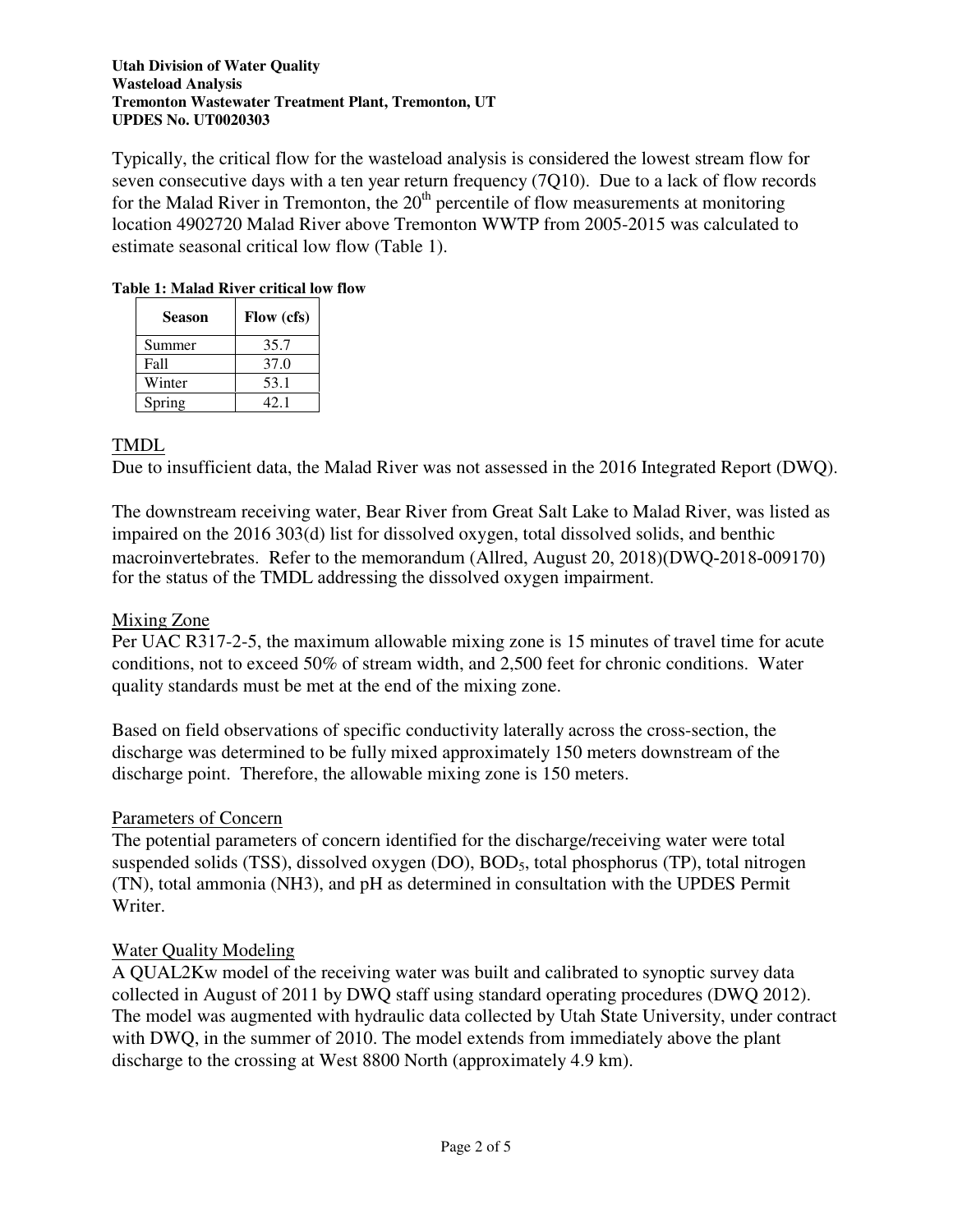## **Utah Division of Water Quality Wasteload Analysis Tremonton Wastewater Treatment Plant, Tremonton, UT UPDES No. UT0020303**

Receiving water quality data was obtained from monitoring sites 4902720 Malad River above Tremonton WWTP. The average seasonal value was calculated for each constituent with available data in the receiving water.

The QUAL2Kw model was used for determining WQBELs related to eutrophication and low dissolved oxygen. Effluent concentrations were adjusted so that water quality standards were not exceeded in the receiving water.

The QUAL2Kw model was also used to determine the limits for ammonia. The water quality standard for chronic ammonia toxicity is dependent on temperature and pH, and the water quality standard for acute ammonia toxicity is dependent on pH. QUAL2Kw rates, input and output are summarized in Appendix A.

A mass balance mixing analysis was conducted for conservative constituents such as dissolved metals. The WQBELs determined using the simple mixing analysis are summarized in Appendix B.

Where WQBELs exceeded secondary standards, categorical limits or previous permit limits, the concentration in the model was set at the secondary standard, categorical limit or previous permit limit.

Models and supporting documentation are available for review upon request.

# WET Limits

The percent of effluent in the receiving water in a fully mixed condition, and acute and chronic dilution in a not fully mixed condition are calculated in the WLA in order to generate WET limits. The LC<sub>50</sub> (lethal concentration, 50%) percent effluent for acute toxicity and the  $IC_{25}$ (inhibition concentration, 25%) percent effluent for chronic toxicity, as determined by the WET test, needs to be below the WET limits, as determined by the WLA. The WET limit for  $LC_{50}$  is typically 100% effluent and does not need to be determined by the WLA.

# **Table 2: WET Limits for IC<sup>25</sup>**

| Season | <b>Percent</b><br><b>Effluent</b> |
|--------|-----------------------------------|
| Summer | 8%                                |
| Fall   | 8%                                |
| Winter | 6%                                |
| Spring |                                   |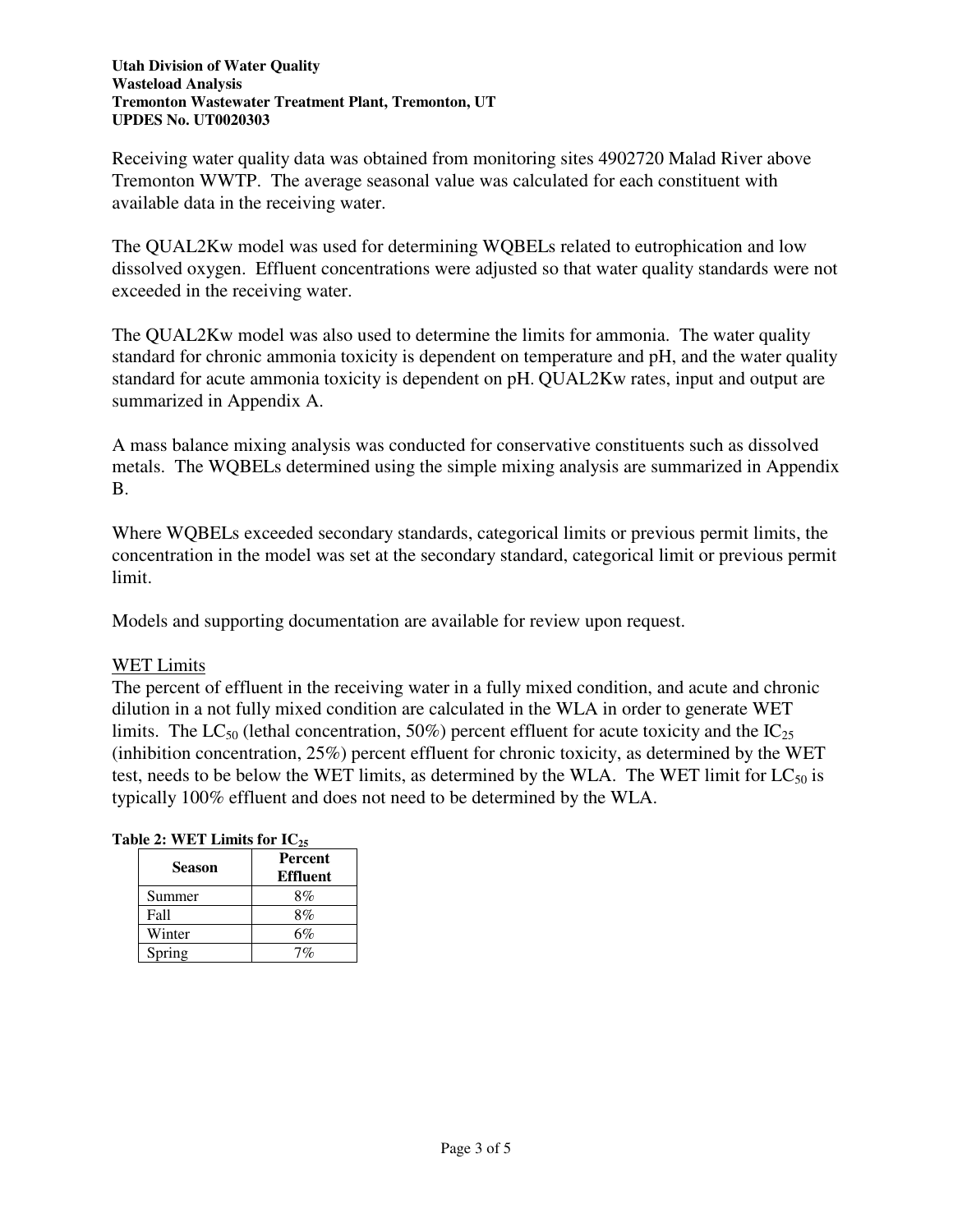## **Utah Division of Water Quality Wasteload Analysis Tremonton Wastewater Treatment Plant, Tremonton, UT UPDES No. UT0020303**

# Effluent Limits

Selected WQBELs are summarized in Table 3. Eutrophication and dissolved oxygen in the receiving water were evaluated using the QUAL2Kw model. Significant algal growth was predicted downstream of the WWTP during critical conditions; however, excursion of the DO criteria for 3C waters was not predicted to occur and Utah Secondary Treatment Standards for BOD<sub>5</sub> are sufficiently protective of the receiving water.

| Tuole of Water Quality Duoca Elliacht Ellino Dunning                    |          |       |                  |          |       |                  |
|-------------------------------------------------------------------------|----------|-------|------------------|----------|-------|------------------|
| <b>Effluent Constituent</b>                                             | Acute    |       |                  | Chronic  |       |                  |
|                                                                         | Standard | Limit | Averaging Period | Standard | Limit | Averaging Period |
| Flow (MGD)                                                              |          | 3.0   | 1 day            |          | 2.0   | 30 days          |
| Ammonia $(mg/L)^{1}$                                                    | Varies   |       | 1 hour           | Varies   |       | 30 days          |
| Summer                                                                  |          | 12    |                  |          | 2.5   |                  |
| Fall                                                                    |          | 17    |                  |          |       |                  |
| Winter                                                                  |          | 25    |                  |          | 15    |                  |
| Spring                                                                  |          | 30    |                  |          | 15    |                  |
| Min. Dissolved Oxygen (mg/L)                                            | 3.0      | 5.0   | Minimum          | 5.0      | 5.0   | 30 days          |
| $BOD_5$ (mg/L) <sup>2</sup>                                             | None     | 35    | 7 days           | None     | 25    | 30 days          |
| 1: Limits due to toxicity criteria.                                     |          |       |                  |          |       |                  |
| 2: Limits based on Utah Secondary Treatment Standards (UAC R317-1-3.2). |          |       |                  |          |       |                  |

# **Table 3: Water Quality Based Effluent Limits Summary**

Antidegradation Level I Review

The objective of the Level I ADR is to ensure the protection of existing uses, defined as the beneficial uses attained in the receiving water on or after November 28, 1975. No evidence is known that the existing uses deviate from the designated beneficial uses for the receiving water. Therefore, the beneficial uses will be protected if the discharge remains below the WQBELs presented in this wasteload.

A Level II Antidegradation Review (ADR) is not required for this discharge since the pollutant concentration and load are not increasing beyond the design capacity of the facility.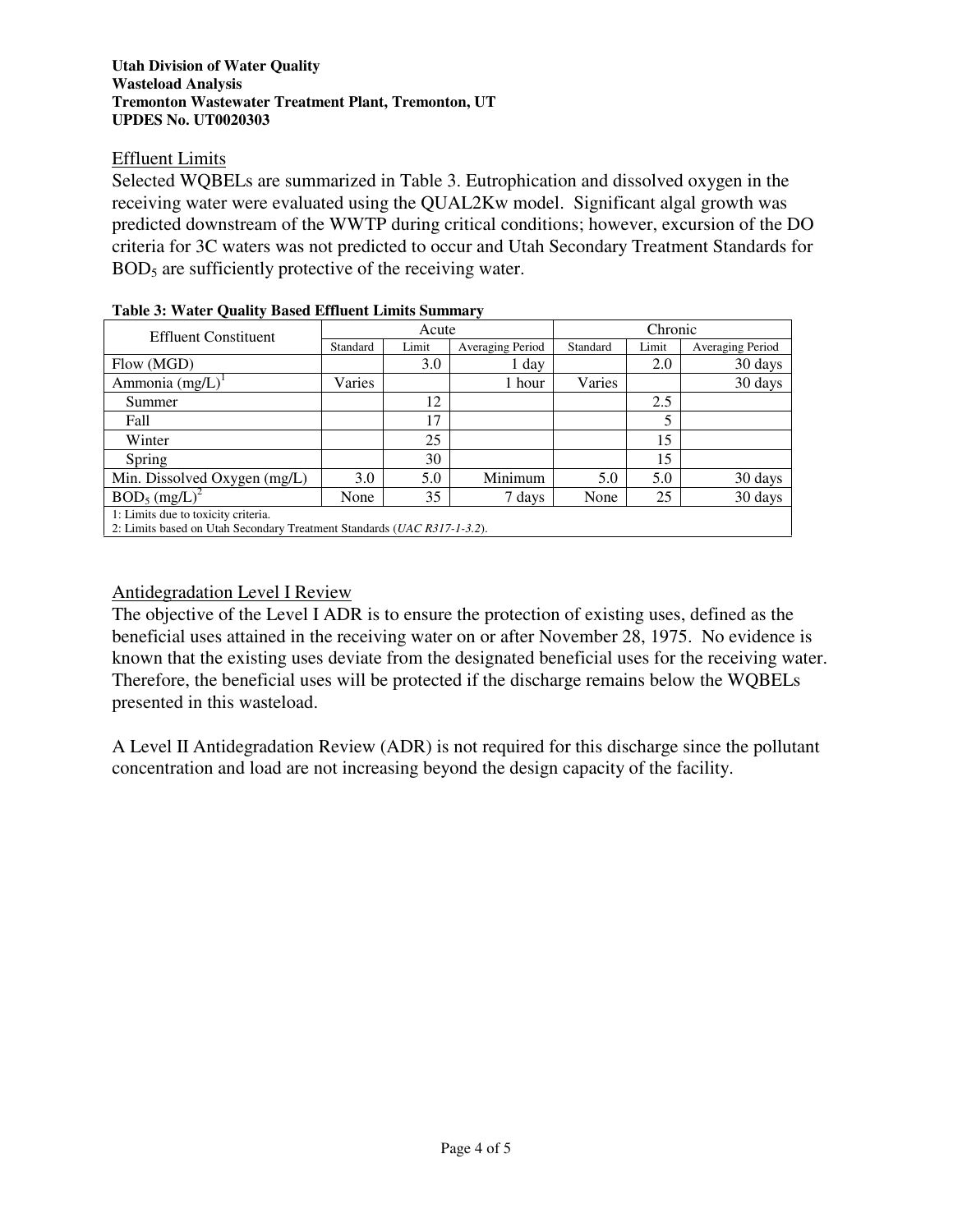## **Utah Division of Water Quality Wasteload Analysis Tremonton Wastewater Treatment Plant, Tremonton, UT UPDES No. UT0020303**

# **Prepared by**  Nicholas von Stackelberg, P.E. Standards and Technical Services Section

Documents: WLA Document: *tremonton\_potw\_wla\_2018-07-09.docx* QUAL2Kw Wasteload Model: *tremonton\_potw\_wla\_2018.xlsm*

# References:

*Utah Wasteload Analysis Procedures Version 1.0*. 2012. Utah Division of Water Quality.

*Field Data Collection for QUAL2Kw Model Build and Calibration Standard Operating Procedures Version 1.0*. 2012. Utah Division of Water Quality.

*Using QUAL2K Modeling to Support Nutrient Criteria Development and Wasteload Analyses in Utah*. 2012. Neilson, B.T., A.J. Hobson, N. von Stackelberg, M. Shupryt, and J.D. Ostermiller.

*Utah's 2012-2014 Final Integrated Report*. 2015. Utah Division of Water Quality.

*Lower Bear River Watershed Restoration Action Strategy.* 2002. Utah Division of Water Quality

*Anticipated total phosphorus waste load allocation for Tremonton WWTP. Memorandum from Michael Allred.* 2018. Utah Division of Water Quality.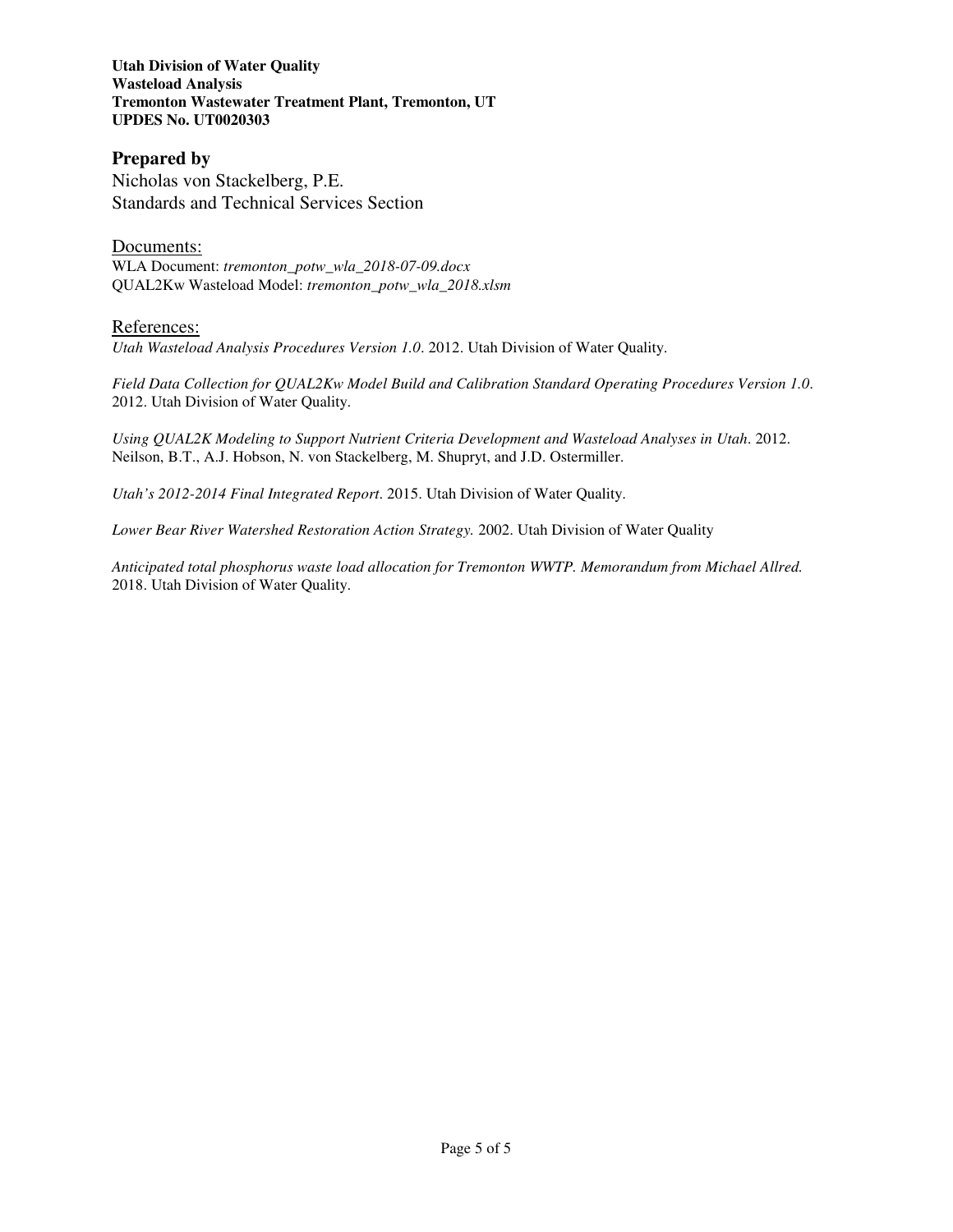### **WASTELOAD ANALYSIS [WLA] Date:**  $4/11/2018$ **Appendix A: QUAL2Kw Analysis Results**

| Discharging Facility:<br>UPDES No:<br>Permit Flow [MGD]:                   | <b>Tremonton WWTP</b><br>UT-0020303<br>3.00 Max. Daily<br>2.00 Max. Monthly Average                                                                 |
|----------------------------------------------------------------------------|-----------------------------------------------------------------------------------------------------------------------------------------------------|
| Receiving Water:<br>Stream Classification:<br>Stream Flows [cfs]:          | Malad River<br>2B, 3C<br>Critical Low Flow<br>35.67 Summer (July-Sept)<br>37.03 Fall (Oct-Dec)<br>53.12 Winter (Jan-Mar)<br>42.09 Spring (Apr-June) |
| Instantaneously Fully Mixed:<br>Acute River Width:<br>Chronic River Width: | No<br>50%<br>100%                                                                                                                                   |
| Combined Flow [cfs]:                                                       | 17.84 Acute<br>38.77 Chronic                                                                                                                        |

## **Modeling Information**

A QUAL2Kw model was used to determine these effluent limits.

#### **Model Inputs**

 The following is upstream and discharge information that was utilized as inputs for the analysis. Dry washes are considered to have an upstream flow equal to the flow of the discharge.

| <b>Headwater/Upstream Information</b> | <b>Summer</b> | Fall  | Winter | Spring |
|---------------------------------------|---------------|-------|--------|--------|
| Flow (cfs)                            | 35.7          | 37.0  | 53.1   | 42.1   |
| Temperature (deg C)                   | 20.2          | 7.7   | 4.2    | 14.1   |
| Specific Conductance (µmhos)          | 4.671         | 4,596 | 3.874  | 4,280  |
| Inorganic Suspended Solids (mg/L)     | 98.5          | 42.7  | 45.1   | 116.1  |
| Dissolved Oxygen (mg/L)               | 9.1           | 10.8  | 11.0   | 9.3    |
| Dissolved Oxygen Diel Range (mg/L)    | 4.0           | 3.0   | 2.0    | 3.0    |
| $CBOD5$ (mg/L)                        | 3.4           | 3.4   | 3.4    | 3.4    |
| Organic Nitrogen (mg/L)               | 0.453         | 0.413 | 0.323  | 0.357  |
| NH4-Nitrogen (mg/L)                   | 0.080         | 0.061 | 0.062  | 0.108  |
| NO3-Nitrogen (mg/L)                   | 2.333         | 1.216 | 0.940  | 1.257  |
| Organic Phosphorus (mg/L)             | 0.112         | 0.025 | 0.044  | 0.113  |
| Inorganic Ortho-Phosphorus (mg/L)     | 0.052         | 0.036 | 0.026  | 0.035  |
| Phytoplankton $(\mu g/L)$             | 37.4          | 8.0   | 8.0    | 33.1   |
| Detritus [POM] (mg/L)                 | 17.2          | 2.9   | 8.4    | 14.2   |
| Alkalinity (mg/L)                     | 358           | 358   | 358    | 358    |
| pН                                    | 8.3           | 8.2   | 8.2    | 8.2    |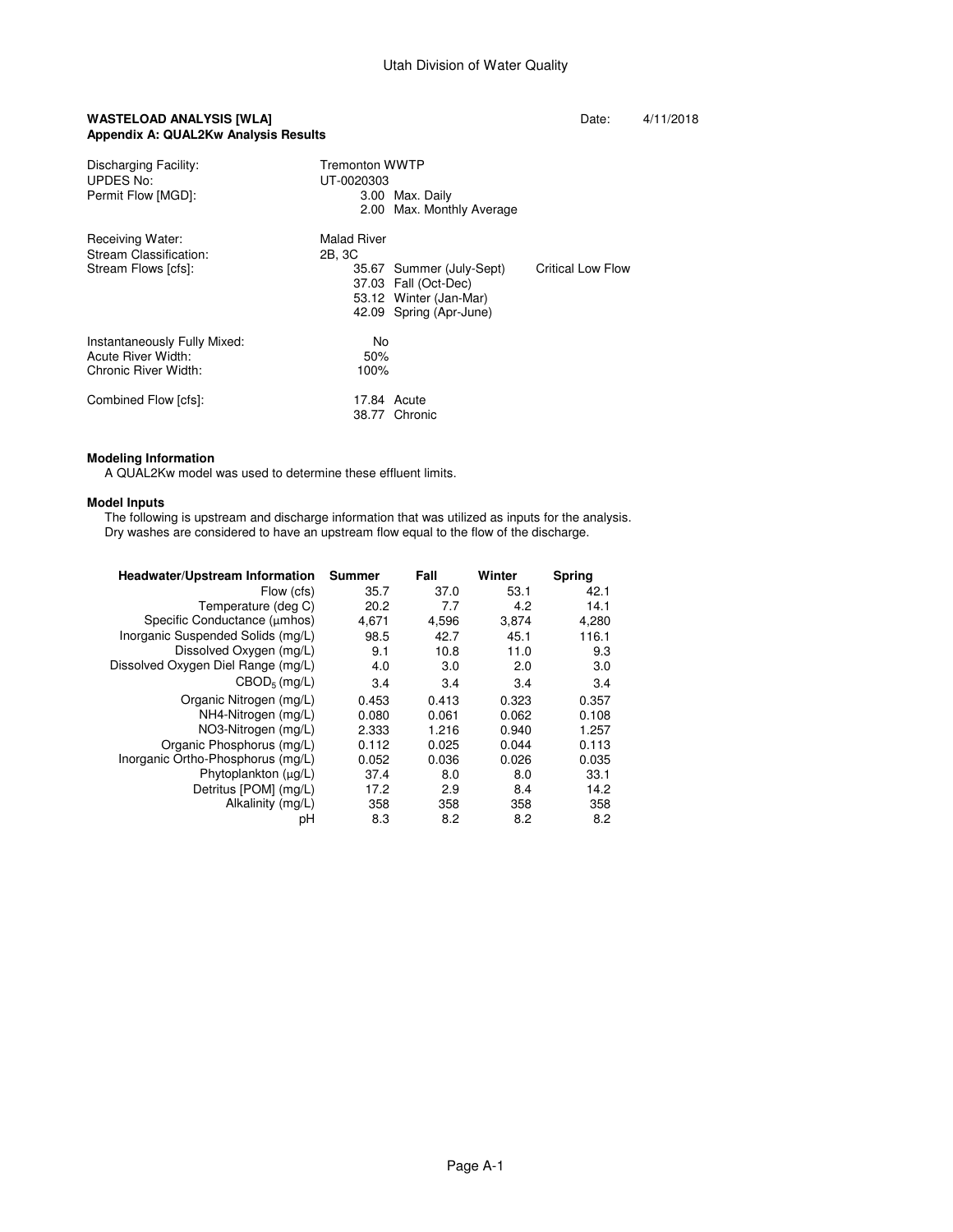## Utah Division of Water Quality

| <b>Discharge Information</b>      |               |            |            |            |
|-----------------------------------|---------------|------------|------------|------------|
| Acute                             | <b>Summer</b> | Fall       | Winter     | Spring     |
| Flow (cfs)                        | 3.0           | 3.0        | 3.0        | 3.0        |
| Temperature (deg C)               | 20.2          | 16.5       | 12.6       | 15.6       |
| Specific Conductance (µmhos)      | 1,646         | 1,653      | 1,629      | 1,525      |
| Inorganic Suspended Solids (mg/L) | 14.6          | 0.0        | 9.2        | 1.7        |
| Dissolved Oxygen (mg/L)           | 5.0           | 5.0        | 5.0        | 5.0        |
| CBOD <sub>5</sub> (mg/L)          | 35.0          | 35.0       | 35.0       | 35.0       |
| Organic Nitrogen (mg/L)           | 5.200         | 5.200      | 5.200      | 5.200      |
| NH4-Nitrogen (mg/L)               | 12.000        | 17.000     | 25,000     | 30.000     |
| NO3-Nitrogen (mg/L)               | 4.022         | 4.022      | 4.022      | 4.022      |
| Organic Phosphorus (mg/L)         | 0.163         | 0.323      | 0.000      | 1.041      |
| Inorganic Ortho-Phosphorus (mg/L) | 0.365         | 3.763      | 3.316      | 2.343      |
| Phytoplankton (µg/L)              | 0.000         | 0.000      | 0.000      | 0.000      |
| Detritus [POM] (mg/L)             | 10.400        | 4.400      | 2.000      | 7.600      |
| Alkalinity (mg/L)                 | 383           | 383        | 383        | 383        |
| рH                                | 8.1           | 7.9        | 7.8        | 7.8        |
|                                   |               |            |            |            |
| <b>Chronic</b>                    | Summer        | Fall       | Winter     | Spring     |
| Flow (cfs)                        | 2.0           | 2.0        | 2.0        | 2.0        |
| Temperature (deg C)               | 20.2          | 16.5       | 12.6       | 15.6       |
| Specific Conductance (µmhos)      | 1,646         | 1,653      | 1,629      | 1,525      |
| Inorganic Suspended Solids (mg/L) | 14.6          | 0.0        | 9.2        | 1.7        |
| Dissolved Oxygen (mg/L)           | 5.0           | 5.0        | 5.0        | 5.0        |
| CBOD <sub>5</sub> (mg/L)          | 25.0          | 25.0       | 25.0       | 25.0       |
| Organic Nitrogen (mg/L)           | 5.200         | 5.200      | 5.200      | 5.200      |
| NH4-Nitrogen (mg/L)               | 2.500         | 5.000      | 15.000     | 15.000     |
| NO3-Nitrogen (mg/L)               | 4.022         | 4.022      | 4.022      | 4.022      |
| Organic Phosphorus (mg/L)         | 0.163         | 0.323      | 0.000      | 1.041      |
| Inorganic Ortho-Phosphorus (mg/L) | 0.365         | 3.763      | 3.316      | 2.343      |
| Phytoplankton (µq/L)              | 0.000         | 0.000      | 0.000      | 0.000      |
| Detritus [POM] (mg/L)             | 10.400        | 4.400      | 2.000      | 7.600      |
| Alkalinity (mg/L)<br>рH           | 383<br>7.6    | 383<br>7.7 | 383<br>7.4 | 383<br>7.6 |

 All model numerical inputs, intermediate calculations, outputs and graphs are available for discussion, inspection and copy at the Division of Water Quality.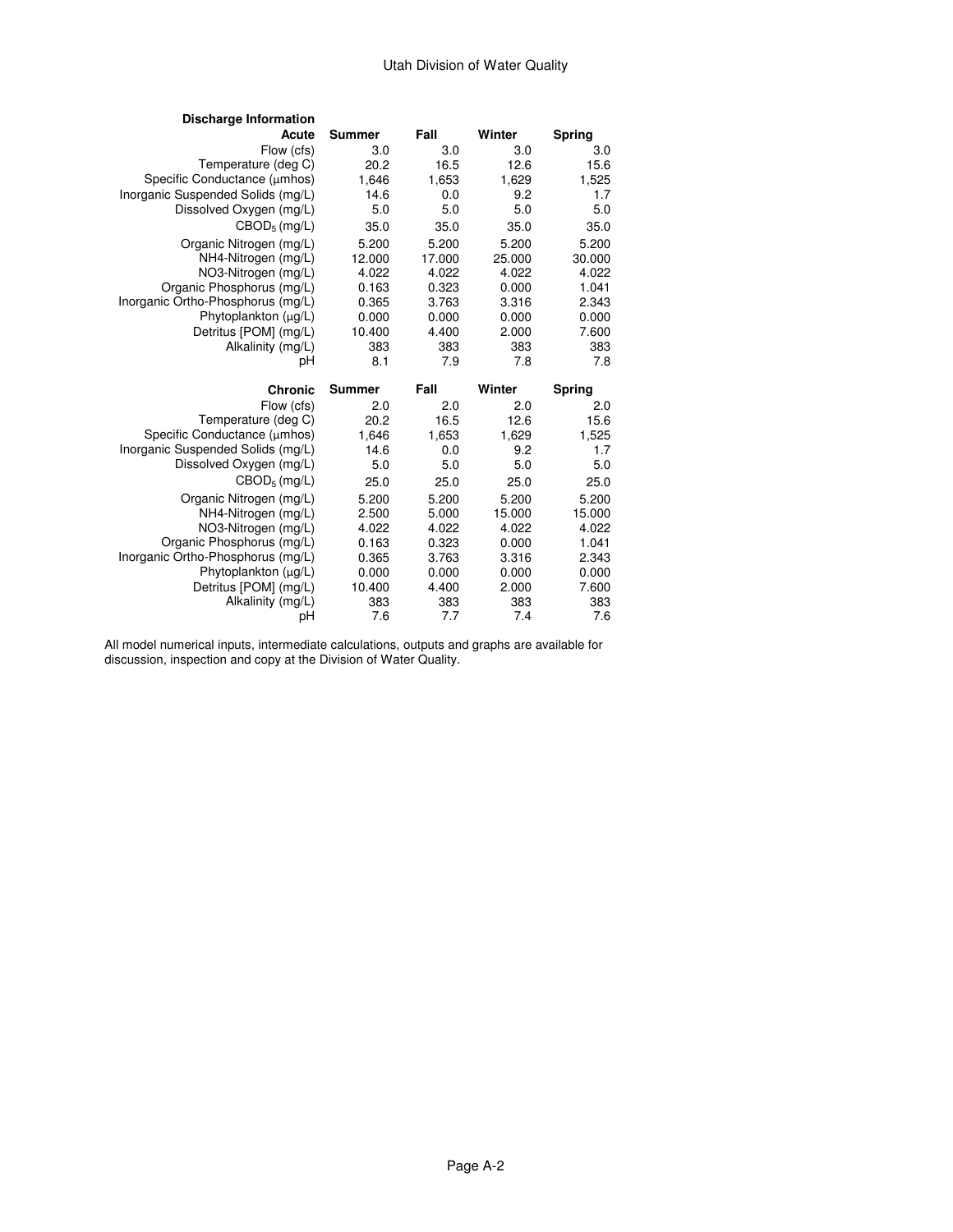#### **Effluent Limitations**

 Current State water quality standards are required to be met under a variety of conditions including in-stream flows targeted to the 7-day, 10-year low flow (R317-2-9).

 Other conditions used in the modeling effort reflect the environmental conditions expected at low stream flows.

#### **Effluent Limitation for Biological Oxygen Demand (BOD5) based upon Secondary Standards**

 In-stream criteria of downstream segments for Dissolved Oxygen will be met with an effluent BOD5 limitation as follows:

|        | Season Chronic | Acute |                    |
|--------|----------------|-------|--------------------|
| Summer | 25.0           |       | 35.0 mg/L as CBOD5 |
| Fall   | 25.0           |       | 35.0 mg/L as CBOD5 |
| Winter | 25.0           |       | 35.0 mg/L as CBOD5 |
| Spring | 25.0           |       | 35.0 mg/L as CBOD5 |

#### **Effluent Limitation for Dissolved Oxygen (DO) based upon Secondary Standards**

In-stream criteria of downstream segments for Dissolved Oxygen will be met with an effluent

DO limitation as follows:

| Concentration |         |       |            |  |  |
|---------------|---------|-------|------------|--|--|
| Season        | Chronic | Acute |            |  |  |
| Summer        | 5.0     |       | $5.0$ mg/L |  |  |
| Fall          | 5.0     |       | 5.0 mg/L   |  |  |
| Winter        | 5.0     |       | 5.0 mg/L   |  |  |
| Spring        | 5.0     |       | 5.0 mg/L   |  |  |

#### **Effluent Limitation for Total Ammonia based upon Water Quality Standards**

 In-stream criteria of downstream segments for Total Ammonia will be met with an effluent limitation (expressed as Total Ammonia as N) as follows:

| <b>Total Ammonia</b> |         |       |                  |  |
|----------------------|---------|-------|------------------|--|
| Season               | Chronic | Acute |                  |  |
| Summer               | 2.5     |       | 12.0 $mq/L$ as N |  |
| Fall                 | 5.0     |       | 17.0 mg/L as N   |  |
| Winter               | 15.0    |       | 25.0 mg/L as N   |  |
| Spring               | 15.0    |       | 30.0 mg/L as N   |  |

#### **Summary Comments**

 The mathematical modeling and best professional judgement indicate that violations of receiving water beneficial uses with their associated water quality standards, including important down stream segments, will not occur for the evaluated parameters of concern as discussed above if the effluent limitations indicated above are met.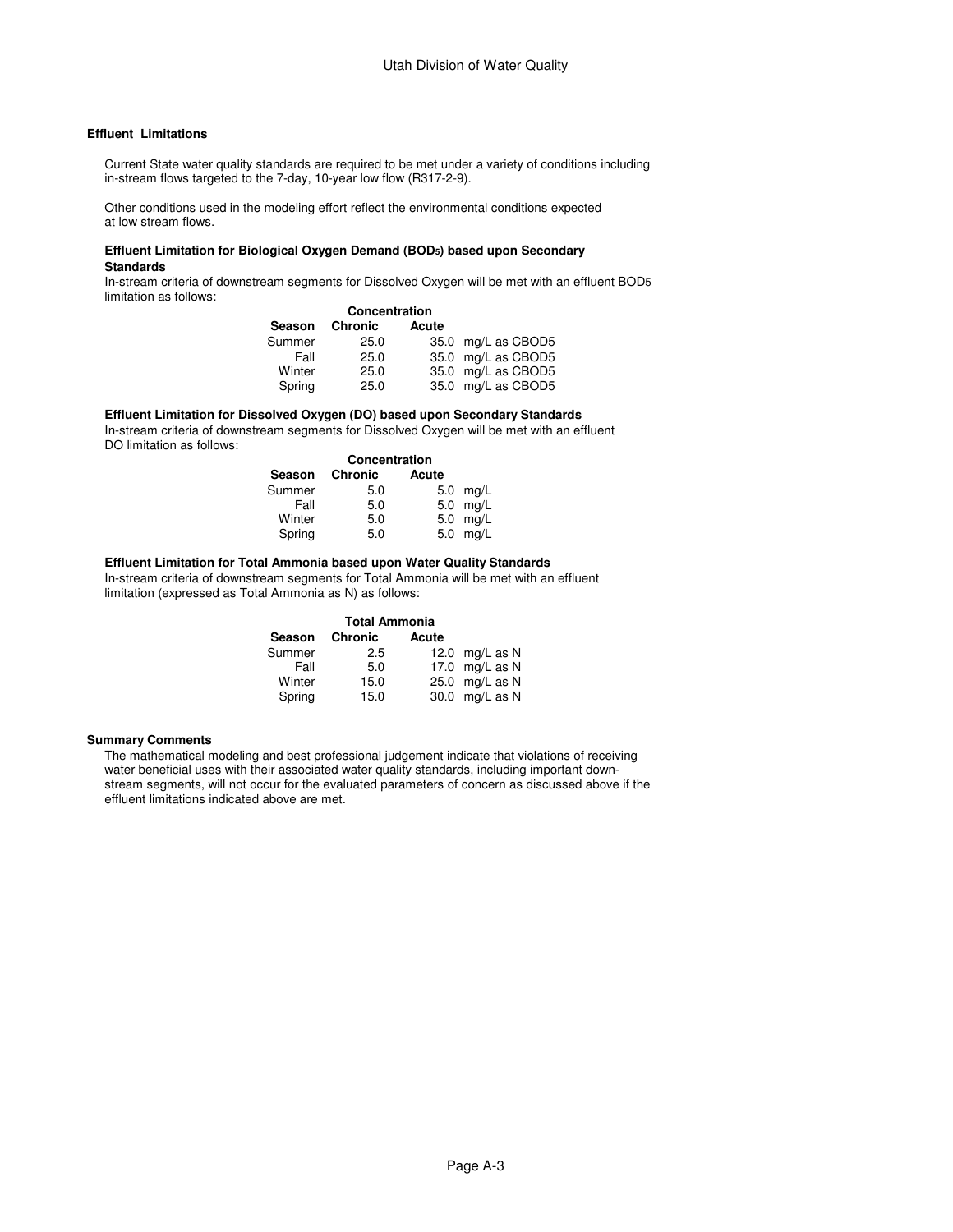## **Coefficients and Other Model Information**

| Parameter<br>Stoichiometry:              | Value       | <b>Units</b> |
|------------------------------------------|-------------|--------------|
| Carbon                                   | 40          | gС           |
| Nitrogen                                 | 7.2         | αN           |
| Phosphorus                               | 1           | gP           |
| Dry weight                               | 100         |              |
|                                          |             | gD           |
| Chlorophyll                              | 1           | gA           |
| Inorganic suspended solids:              |             |              |
| Settling velocity                        | 0.001       | m/d          |
| Oxygen:                                  |             |              |
| Reaeration model                         | Churchill   |              |
| Temp correction                          | 1.024       |              |
| Reaeration wind effect                   | None        |              |
| O2 for carbon oxidation                  | 2.69        | gO2/gC       |
| O2 for NH4 nitrification                 | 4.57        | gO2/gN       |
| Oxygen inhib model CBOD oxidation        | Exponential |              |
| Oxygen inhib parameter CBOD oxidation    | 0.60        | L/mgO2       |
| Oxygen inhib model nitrification         | Exponential |              |
| Oxygen inhib parameter nitrification     | 0.60        | L/mgO2       |
| Oxygen enhance model denitrification     | Exponential |              |
| Oxygen enhance parameter denitrification | 0.60        | L/mgO2       |
| Oxygen inhib model phyto resp            | Exponential |              |
| Oxygen inhib parameter phyto resp        | 0.60        | L/mgO2       |
| Oxygen enhance model bot alg resp        | Exponential |              |
| Oxygen enhance parameter bot alg resp    | 0.60        | L/mgO2       |
| Slow CBOD:                               |             |              |
| Hydrolysis rate                          | 0           | /d           |
| Temp correction                          | 1.047       |              |
| Oxidation rate                           | 0.103       | /d           |
| Temp correction                          | 1.047       |              |
| <b>Fast CBOD:</b>                        |             |              |
| Oxidation rate                           | 10          | /d           |
| Temp correction                          | 1.047       |              |
| Organic N:                               |             |              |
| Hydrolysis                               | 0.2903475   | /d           |
| Temp correction                          | 1.07        |              |
| Settling velocity                        | 0.242158    | m/d          |
| Ammonium:                                |             |              |
| Nitrification                            | 0.2693435   | /d           |
| Temp correction                          | 1.07        |              |
| Nitrate:                                 |             |              |
| Denitrification                          | 1.6900865   | /d           |
| Temp correction                          | 1.07        |              |
| Sed denitrification transfer coeff       | 0.21487     | m/d          |
| Temp correction                          | 1.07        |              |
| Organic P:                               |             |              |
|                                          |             |              |
|                                          |             |              |
| <b>Hydrolysis</b>                        | 0.228215    | /d           |
| Temp correction                          | 1.07        |              |
| Settling velocity                        | 0.05548     | m/d          |
| Inorganic P:<br>Settling velocity        | 0.85204     | m/d          |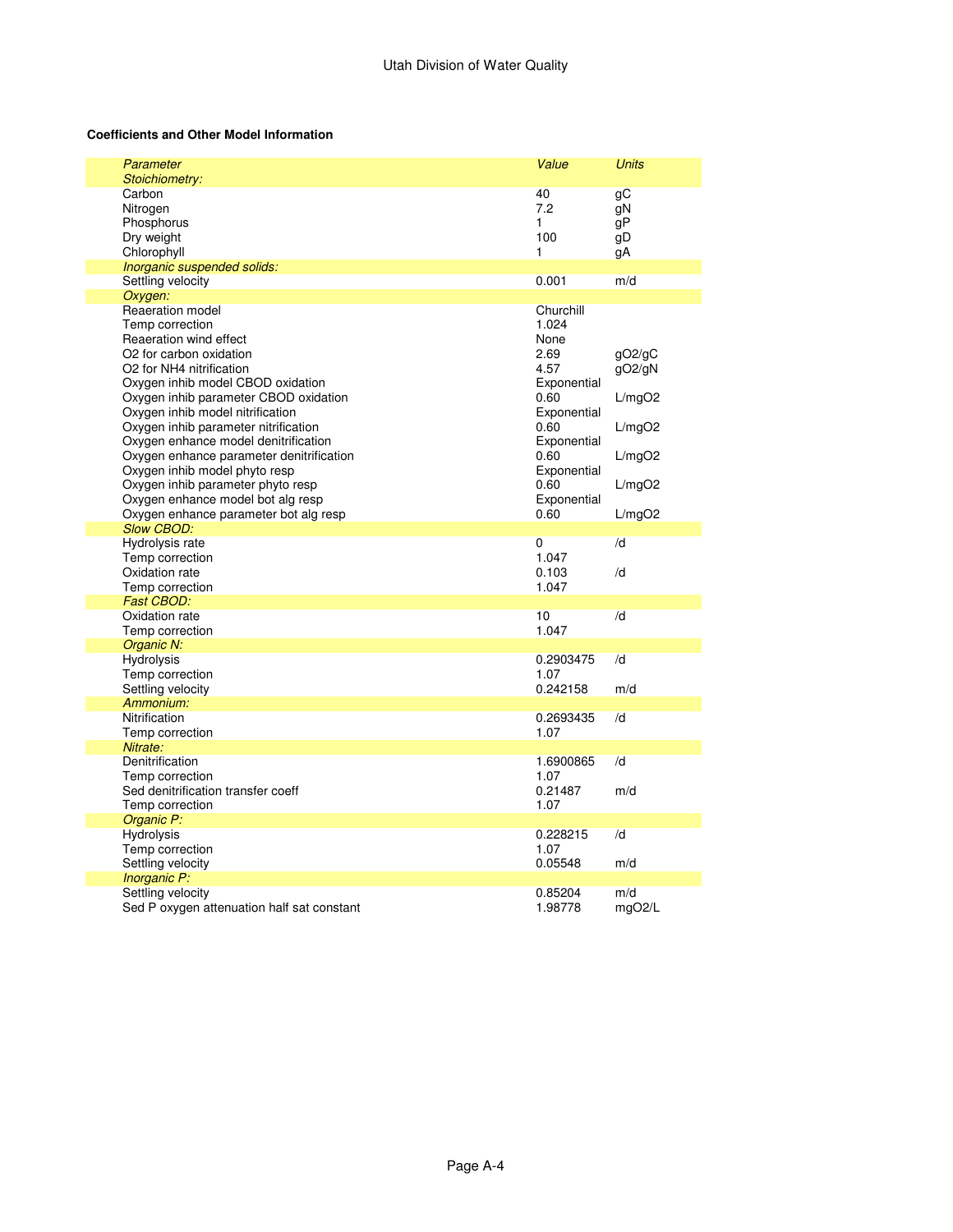## Utah Division of Water Quality

|                     | Phytoplankton:                           |        |      |        |              |                 |
|---------------------|------------------------------------------|--------|------|--------|--------------|-----------------|
|                     | Max Growth rate                          |        |      |        | 2.8944       | /d              |
|                     | Temp correction                          |        |      |        | 1.07         |                 |
|                     | Respiration rate                         |        |      |        | 0.480803     | /d              |
|                     | Temp correction                          |        |      |        | 1.07         |                 |
|                     | Death rate                               |        |      |        | 0.86518      | /d              |
|                     | Temp correction                          |        |      |        | 1            |                 |
|                     | Nitrogen half sat constant               |        |      |        | 15           | ugN/L           |
|                     | Phosphorus half sat constant             |        |      |        | 2            | uqP/L           |
|                     | Inorganic carbon half sat constant       |        |      |        | 1.30E-05     | moles/L         |
|                     | Phytoplankton use HCO3- as substrate     |        |      |        | Yes          |                 |
|                     | Light model                              |        |      |        | Smith        |                 |
|                     | Light constant                           |        |      |        | 57.6         | langleys/d      |
|                     | Ammonia preference                       |        |      |        | 25.4151      | ugN/L           |
|                     | Settling velocity                        |        |      |        | 0.468545     | m/d             |
|                     | <b>Bottom Plants:</b>                    |        |      |        |              |                 |
|                     | Growth model                             |        |      |        | Zero-order   |                 |
|                     | Max Growth rate                          |        |      |        | 72.858765    | $gD/m2/d$ or /d |
|                     | Temp correction                          |        |      |        | 1.07         |                 |
|                     | First-order model carrying capacity      |        |      |        | 100          | gD/m2           |
|                     | Basal respiration rate                   |        |      |        | 0.1996688    | /d<br>unitless  |
|                     | Photo-respiration rate parameter         |        |      |        | 0.01<br>1.07 |                 |
|                     | Temp correction<br><b>Excretion rate</b> |        |      |        | 0.225035     | /d              |
|                     | Temp correction                          |        |      |        | 1.07         |                 |
|                     | Death rate                               |        |      |        | 1.1864       | /d              |
|                     | Temp correction                          |        |      |        | 1.07         |                 |
|                     | External nitrogen half sat constant      |        |      |        | 424.656      | ugN/L           |
|                     | External phosphorus half sat constant    |        |      |        | 63.89725     | uqP/L           |
|                     | Inorganic carbon half sat constant       |        |      |        | 3.89E-05     | moles/L         |
|                     | Bottom algae use HCO3- as substrate      |        |      |        | Yes          |                 |
|                     | Light model                              |        |      |        | Smith        |                 |
|                     | Light constant                           |        |      |        | 93.4186      | $mgO^2/L$       |
|                     | Ammonia preference                       |        |      |        | 19.602       | ugN/L           |
|                     | Subsistence quota for nitrogen           |        |      |        | 0.3791592    | mgN/gD          |
|                     | Subsistence quota for phosphorus         |        |      |        | 0.1186205    | mgP/gD          |
|                     | Maximum uptake rate for nitrogen         |        |      |        | 1474.3665    | mgN/gD/d        |
|                     | Maximum uptake rate for phosphorus       |        |      |        | 111.866      | mgP/gD/d        |
|                     | Internal nitrogen half sat ratio         |        |      |        | 3.167674     |                 |
|                     | Internal phosphorus half sat ratio       |        |      |        | 2.9784295    |                 |
|                     | Nitrogen uptake water column fraction    |        |      |        | 1            |                 |
|                     | Phosphorus uptake water column fraction  |        |      |        | 1            |                 |
|                     | Detritus (POM):                          |        |      |        |              |                 |
|                     | Dissolution rate                         |        |      |        | 0.168998     | /d              |
|                     | Temp correction                          |        |      |        | 1.07         |                 |
|                     | Settling velocity                        |        |      |        | 0.206573     | m/d             |
| pH:                 |                                          |        |      |        |              |                 |
|                     | Partial pressure of carbon dioxide       |        |      |        | 370          | ppm             |
|                     |                                          |        |      |        |              |                 |
|                     | Atmospheric Inputs:                      | Spring | Fall | Winter | Spring       |                 |
|                     | Max. Air Temperature, F                  | 89.1   | 47.7 | 38.8   | 70.4         |                 |
|                     | Min. Air Temperature, F                  | 58.6   | 26.6 | 20.7   | 44.2         |                 |
| Dew Point, Temp., F |                                          | 57.2   | 34.0 | 28.6   | 47.3         |                 |
|                     | Wind, ft./sec. $@$ 21 ft.                | 7.7    | 6.1  | 6.2    | 7.8          |                 |
| Cloud Cover, %      |                                          | 0.1    | 0.1  | 0.1    | 0.1          |                 |
|                     |                                          |        |      |        |              |                 |
| Other Inputs:       |                                          |        |      |        |              |                 |
|                     | <b>Bottom Algae Coverage</b>             | 100.0% |      |        |              |                 |
|                     | Bottom SOD Coverage                      | 100.0% |      |        |              |                 |

Prescribed SOD 0.0 gO2/m2/d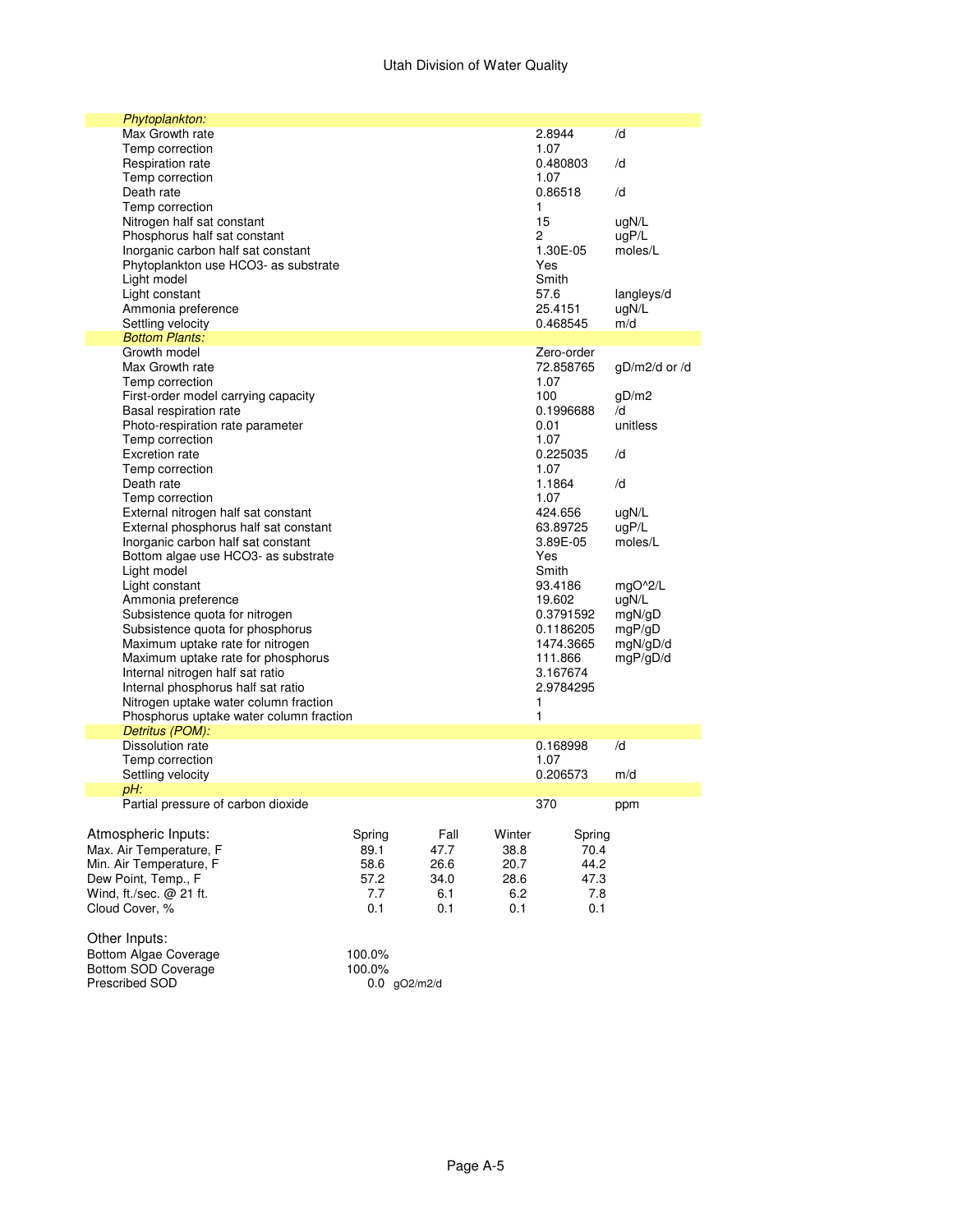#### **WASTELOAD ANALYSIS [WLA] Date:**  $4/11/2018$ **Appendix B: Mass Balance Mixing Analysis for Conservative Constituents**

Discharging Facility: Tremonton WWTP UPDES No: UT-0020303 Permit Flow [MGD]: 3.00 Maximum Daily Flow 2.00 Maximum Monthly Flow Receiving Water: Malad River<br>Stream Classification: 2B, 3C Stream Classification:<br>Stream Flows [cfs]: 35.67 Summer (July-Sept) Critical Low Flow 37.03 Fall (Oct-Dec) 53.12 Winter (Jan-Mar) 42.09 Spring (Apr-June) Instantaneously Fully Mixed: No Acute River Width: 50%<br>Chronic River Width: 50%<br>100% Chronic River Width: Combined Flow [cfs]: 17.84 Acute 38.77 Chronic

#### **Modeling Information**

A mass balance mixing analysis was used to determine these effluent limits.

#### **Effluent Limitations**

 Current State water quality standards are required to be met under a variety of conditions including in-stream flows targeted to the 7-day, 10-year low flow (R317-2-9).

 Other conditions used in the modeling effort reflect the environmental conditions expected at low stream flows.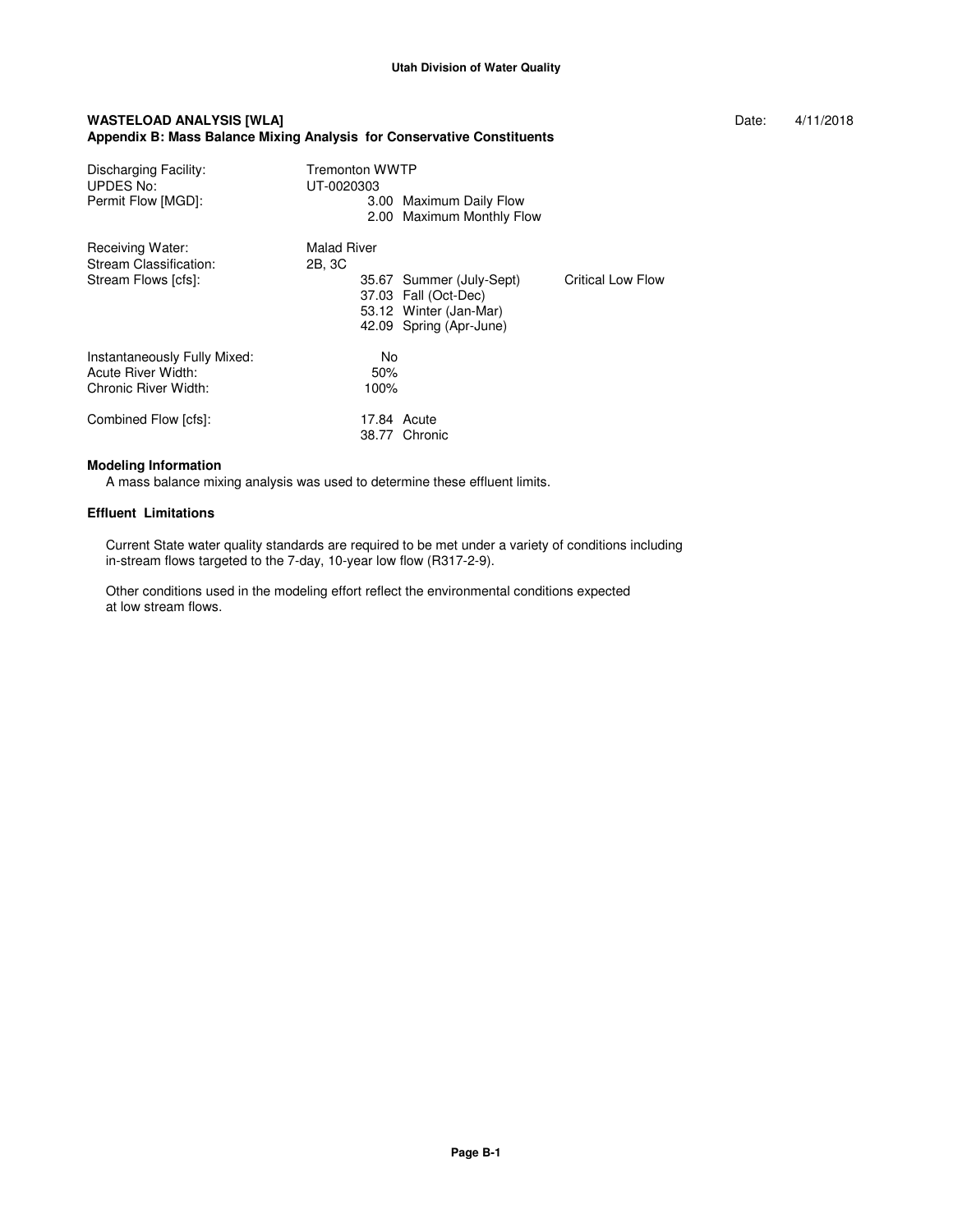## **Effluent Limitations for Protection of Recreation (Class 2B Waters)**

## **Physical**

| <b>Parameter</b>       |                                 | <b>Maximum Concentration</b> |
|------------------------|---------------------------------|------------------------------|
|                        | pH Minimum                      | 6.5                          |
|                        | pH Maximum                      | 9.0                          |
| <b>Bacteriological</b> |                                 |                              |
|                        | E. coli (30 Day Geometric Mean) | 206 (#/100 mL)               |
|                        | E. coli (Maximum)               | 668 (#/100 mL)               |

### **Effluent Limitations for Protection of Aquatic Wildlife (Class 3C Waters)**

| <b>Physical</b><br><b>Parameter</b> | <b>Maximum Concentration</b> |
|-------------------------------------|------------------------------|
| Temperature (deg C)                 | 27                           |
| Temperature Change (deg C)          |                              |

| <b>Inorganics</b> | <b>Chronic Standard (4 Day Average)</b> | Acute Standard (1 Hour Average) |
|-------------------|-----------------------------------------|---------------------------------|
|                   | <b>Parameter</b><br><b>Standard</b>     | <b>Standard</b>                 |
| Phenol (mg/L)     |                                         | 0.010                           |
|                   | Hydrogen Sulfide (Undissociated) [mg/L] | 0.002                           |

| <b>Dissolved Metals</b>  | Chronic Standard (4 Day Average) <sup>1</sup> |                   |             | Acute Standard (1 Hour Average) <sup>1</sup> |                         |       |
|--------------------------|-----------------------------------------------|-------------------|-------------|----------------------------------------------|-------------------------|-------|
| <b>Parameter</b>         | <b>Standard</b>                               | <b>Background</b> | Limit       | <b>Standard</b>                              | Background <sup>2</sup> | Limit |
| Aluminum (ug/L)          | N/A <sup>3</sup>                              | 9.9               | <b>NONE</b> | 750                                          | 9.9                     | 2,845 |
| Arsenic (µg/L)           | 150                                           | 19.0              | 1,660       | 340                                          | 19.0                    | 1,234 |
| Cadmium (µg/L)           | 0.5                                           | 0.13              | 4.3         | 4.9                                          | 0.13                    | 18.4  |
| Chromium VI (µg/L)       | 11.0                                          | 3.4               | 98.6        | 16.0                                         | 3.4                     | 48.4  |
| Chromium III (µg/L)      | 157                                           | 3.4               | 1,928       | 1,207                                        | 3.4                     | 4,626 |
| Copper $(\mu g/L)$       | 19.6                                          | 3.8               | 202         | 31.9                                         | 3.8                     | 108   |
| Cyanide $(\mu g/L)^2$    | 5.2                                           | 3.5               | 25.0        | 22.0                                         | 3.5                     | 71.2  |
| Iron $(uq/L)$            |                                               |                   |             | 1,000                                        | 670.0                   | 1,269 |
| Lead $(\mu g/L)$         | 6.7                                           | 0.4               | 79.5        | 172                                          | 0.4                     | 661   |
| Mercury $(\mu g/L)^2$    | 0.012                                         | 0.008             | 0.058       | 2.4                                          | 0.0                     | 9.2   |
| Nickel $(uq/L)$          | 113                                           | 3.1               | 1,379       | 1,017                                        | 3.1                     | 3,896 |
| Selenium (µg/L)          | 4.6                                           | 1.9               | 35.7        | 18.4                                         | 1.9                     | 63.4  |
| Silver $(\mu g/L)$       |                                               |                   |             | 15.6                                         | 10.4                    | 19.7  |
| Tributylin $(\mu g/L)^2$ | 0.072                                         | 0.048             | 0.346       | 0.46                                         | 0.05                    | 1.583 |
| Zinc $(\mu g/L)$         | 257                                           | 11.7              | 3,082       | 255                                          | 11.7                    | 934   |

1: Based upon a Hardness of 250 mg/l as CaCO3

2: Background concentration assumed 67% of chronic standard

3: Where the pH is equal to or greater than 7.0 and the hardness is equal to or greater than 50 ppm as CaC0 $_3$  in the receiving water after mixing, the 87 ug/L chronic criterion (expressed as total recoverable) will not apply, and aluminum will be regulated based on compliance with the 750 ug/L acute aluminum criterion (expressed as total recoverable).